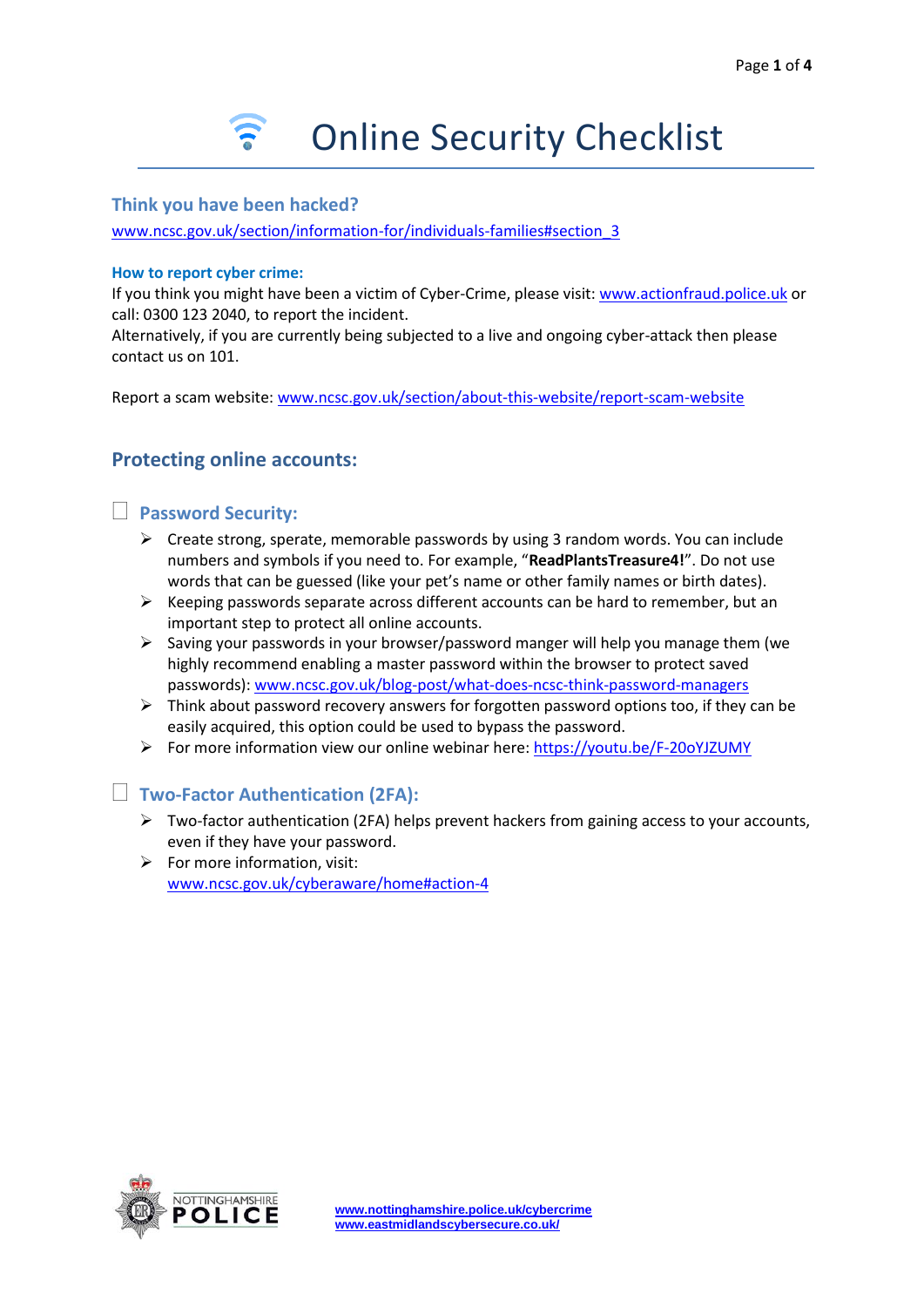# **How protected is your data?**

## **Data breach:**

A data breach is a security incident where personal information, such as email addresses, passwords, are stolen or taken from a system without the knowledge or authorisation of the owner. The consequences of a data breach can include identity theft, or the details can be sold on to other criminals.

- $\checkmark$  Visit [www.haveibeenpwned.com](http://www.haveibeenpwned.com/) to check if your personal data has been compromised by data breaches. There is also a "Notify me" service available that notifies you on future breaches involving your email address.
- $\checkmark$  Change passwords if your accounts have been involved in a data breach.
- $\checkmark$  Keep passwords separate and random to reduce the risk of a data breach compromising all your online accounts.
- ✓ For more information: [www.ncsc.gov.uk/guidance/data-breaches](http://www.ncsc.gov.uk/guidance/data-breaches)



# **Digital Footprints:**

Your digital footprint is your new CV for future employers and can be used against you by Criminal Hackers or Fraudsters!

- $\triangleright$  Think about what you share and how this can be used against you in the future.
- $\triangleright$  Using a search engine, search your name & city to see how much of your personal information is publicly available.
- $\triangleright$  Request removal of personal data where possible and delete old accounts that are no longer in use.
- ➢ For more information visit[: www.eastmidlandscybersecure.co.uk/digital-footprint](http://www.eastmidlandscybersecure.co.uk/digital-footprint)

# **Enable strong privacy settings by:**

### **Social Media:**

- $\checkmark$  Approving who follows you and what you get tagged in
- $\checkmark$  Checking that your email address and mobile number cannot be used to find your social media accounts in a search engine.
- ✓ Change your settings to 'hide' your friends list to protect yourself from falling victim to account impersonation, these are set up to bypass privacy settings and target friends/followers with scams.
- ✓ Remove unused connected devices that are no longer required.
- $\checkmark$  Think about what personal information is stored
- $\checkmark$  Don't let the world know your location
- $\checkmark$  Use a different password for each social media account.
- $\checkmark$  For guidance on implementing these settings refer to: [www.eastmidlandscybersecure.co.uk/socialmedia](http://www.eastmidlandscybersecure.co.uk/socialmedia)
- ➢ Snapchat support: [www.eastmidlandscybersecure.co.uk/safetyonsocialmedia](http://www.eastmidlandscybersecure.co.uk/safetyonsocialmedia)
- $\triangleright$  If your social media has been hacked it's important to check your email to see if this has also been compromised, for more information: [www.eastmidlandscybersecure.co.uk/compromised-emails-individuals](http://www.eastmidlandscybersecure.co.uk/compromised-emails-individuals)
- ➢ For a helpful video for further support, visit: [www.youtube.com/watch?v=H8ZlbA4HiYA](http://www.youtube.com/watch?v=H8ZlbA4HiYA)

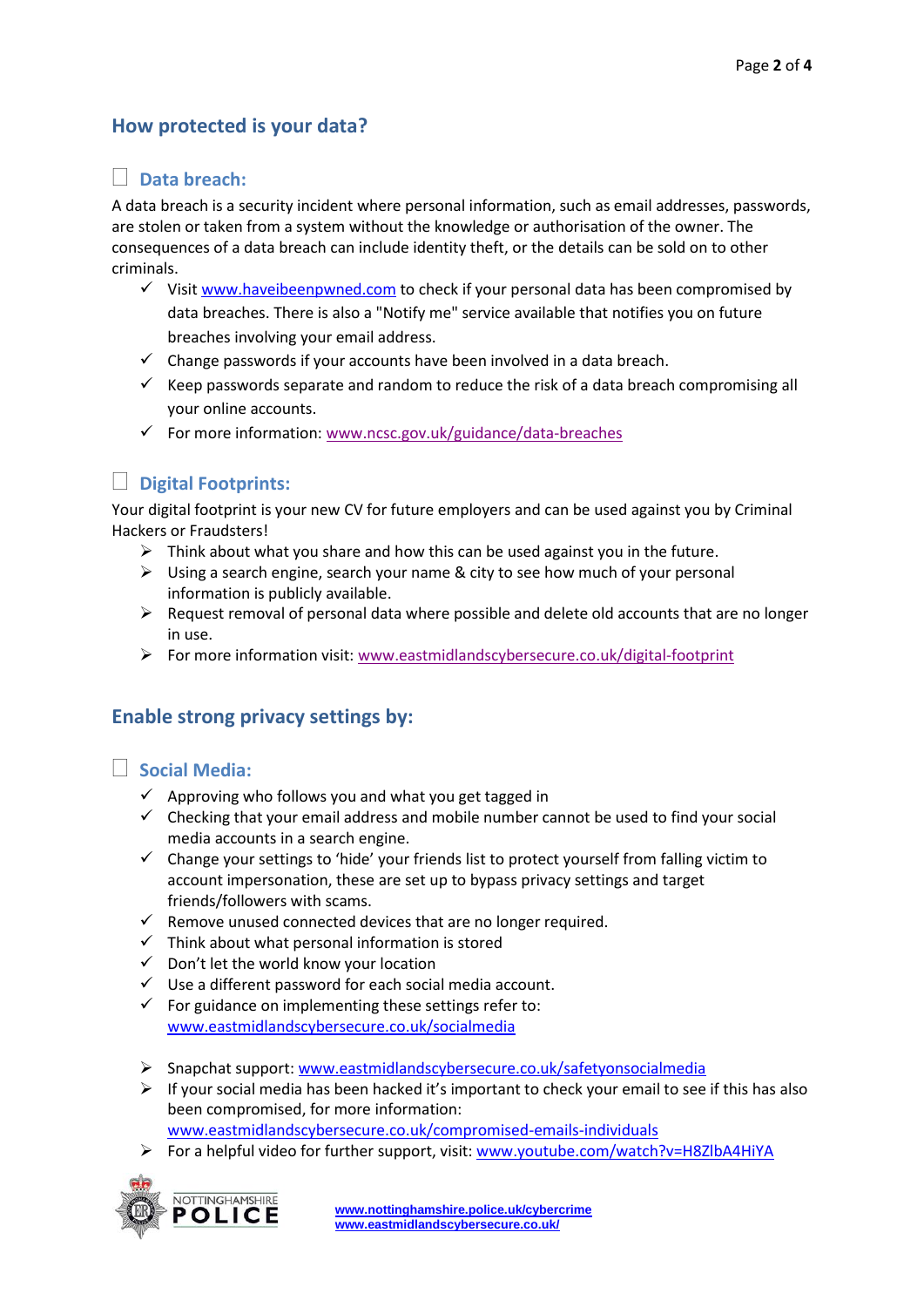# **Device Security:**

- ➢ **Device security including Anti-virus:** [www.ncsc.gov.uk/collection/device-security](http://www.ncsc.gov.uk/collection/device-security-guidance/policies-and-settings/antivirus-and-other-security-software)[guidance/policies-and-settings/antivirus-and-other-security-software](http://www.ncsc.gov.uk/collection/device-security-guidance/policies-and-settings/antivirus-and-other-security-software)
- ➢ **Buying and selling second-hand devices:** [www.ncsc.gov.uk/guidance/buying-selling-second](http://www.ncsc.gov.uk/guidance/buying-selling-second-hand-devices)[hand-devices](http://www.ncsc.gov.uk/guidance/buying-selling-second-hand-devices)
- ➢ **'Smart' security cameras: Using them safely in your home:**  [www.ncsc.gov.uk/guidance/smart-security-cameras-using-them-safely-in-your-home](http://www.ncsc.gov.uk/guidance/smart-security-cameras-using-them-safely-in-your-home)
- ➢ **Smart devices: using them safely in your home**: [www.ncsc.gov.uk/guidance/smart-devices](http://www.ncsc.gov.uk/guidance/smart-devices-in-the-home)[in-the-home](http://www.ncsc.gov.uk/guidance/smart-devices-in-the-home)
- ➢ **Video conferencing services: using them securely:** [www.ncsc.gov.uk/guidance/video](http://www.ncsc.gov.uk/guidance/video-conferencing-services-using-them-securely)[conferencing-services-using-them-securely](http://www.ncsc.gov.uk/guidance/video-conferencing-services-using-them-securely)

## **Software:**

- ➢ Out-of-date software, apps, and operating systems contain weaknesses. This makes them easier to hack.
- $\triangleright$  Companies fix the weaknesses by releasing updates. When you update your devices and software, this helps to keep hackers out.
- $\triangleright$  Turn on automatic updates for your devices and software that offer it. This will mean you do not have to remember each time.
- $\triangleright$  Some devices and software need to be updated manually. You may get reminders on your phone or computer. Do not ignore these reminders. Updating will help to keep you safe online.
- ➢ Turn off **location services** where appropriate or change your settings to 'only whilst using the app'. Turn off screen notifications and services such as Siri when your phone is locked:

**Android:** <https://support.google.com/accounts/answer/3467281> **Apple**:<https://support.apple.com/en-gb/HT207092>

For further information: [www.ncsc.gov.uk/cyberaware/home#action-5](http://www.ncsc.gov.uk/cyberaware/home#action-5)

### **Backing up data:**

- $\checkmark$  Backing up regularly means you will always have a recent version of your information saved. This will help you recover quicker if your data is lost or stolen.
- $\checkmark$  You can also turn on automatic backup. This will regularly save your information into cloud storage, without you having to remember.
- $\checkmark$  If you back up your information to a USB stick or an external hard drive, disconnect it from your computer when a back-up isn't being done. If you back up your information to a USB stick or an external hard drive, disconnect it from your computer when a backup isn't being done.
- ✓ For more information: [www.ncsc.gov.uk/cyberaware/home#action-6](http://www.ncsc.gov.uk/cyberaware/home#action-6)